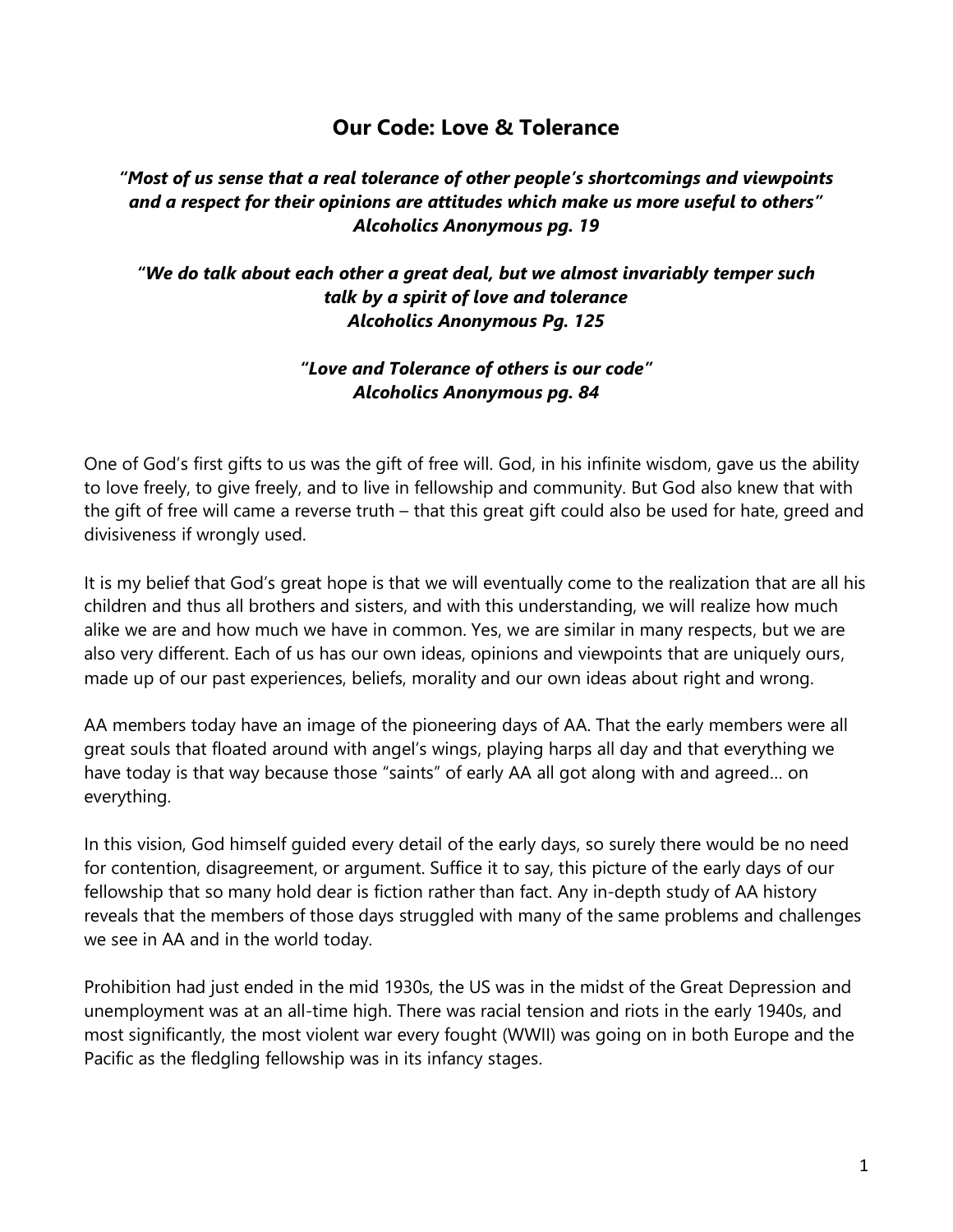Like many of us today, the members of those days all had their own ideas, viewpoints and opinions about the events of their time just as we do ours. Some supported war in Europe… others did not. Some supported President Roosevelt's approach to diplomacy while others wanted a more aggressive approach. These differences of opinion and viewpoints were seen in AA just as they were in the world at large. In fact, Bill would later reflect in the forward to the second edition, "Would there be schisms which would split AA apart? Soon AA was beset by these very problems on every side and in every group."

If any of the events of the late 1930s and early 1940s sound eerily familiar to what we are facing in the world today, then let's dig a little further. The early members of AA represented a fair cross section of the country. As the Big Book says, "All sections of this country and many of its occupations are represented, as well as many political, economic, social and religious backgrounds" (pg17). He goes on to make a most remarkable statement: "We are people who normally would not mix. BUT there exists among us a fellowship, a friendliness and an understanding which is indescribably wonderful." (Emp. added)

Bill points out that despite the differences in political beliefs, backgrounds, or religious ideology, and the fact that under normal circumstances they would not mix, that somehow they were able to lay all of that aside and work and coexist together for the common good of the fellowship and each other. I know what some of you are thinking: "What an order... I can't go through with it!"

What was their secret? With so much going on in the world at that time how could a group of newly sober drunks find a way to live with and work together? How would they survive and function effectively when they had such differing ideas and viewpoints? It is at this point that I am reminded of the great guiding principle, or "Code" of AA. There is only one…

They could have selected another, but the one they chose to represent what AA would stand for was this: **"Love and tolerance of others."** Love is affection, care and concern for others, and tolerance is defined as "a respect and concern for ideas, beliefs, opinions and practices that differ from one's own." And this is the great commission of AA.

While there are many similarities between us and the early members of AA, there are also important differences. The world we live, work, and exist in is very different in many ways. So too is the fellowship we enjoy.

In those early days there were only a handful of alcoholics scattered across the country with 3 main groups (Akron, Cleveland, New York). Today AA is in every city in the US and more than 150 foreign countries. There have been advancements in medicine and social causes. We can communicate as never before via the internet and social media. Like all things, these advancements if properly and responsibly used can enable us to serve and help others as never before. On the other hand, we live in unprecedented times with a global health crisis, racial injustice and tension and a political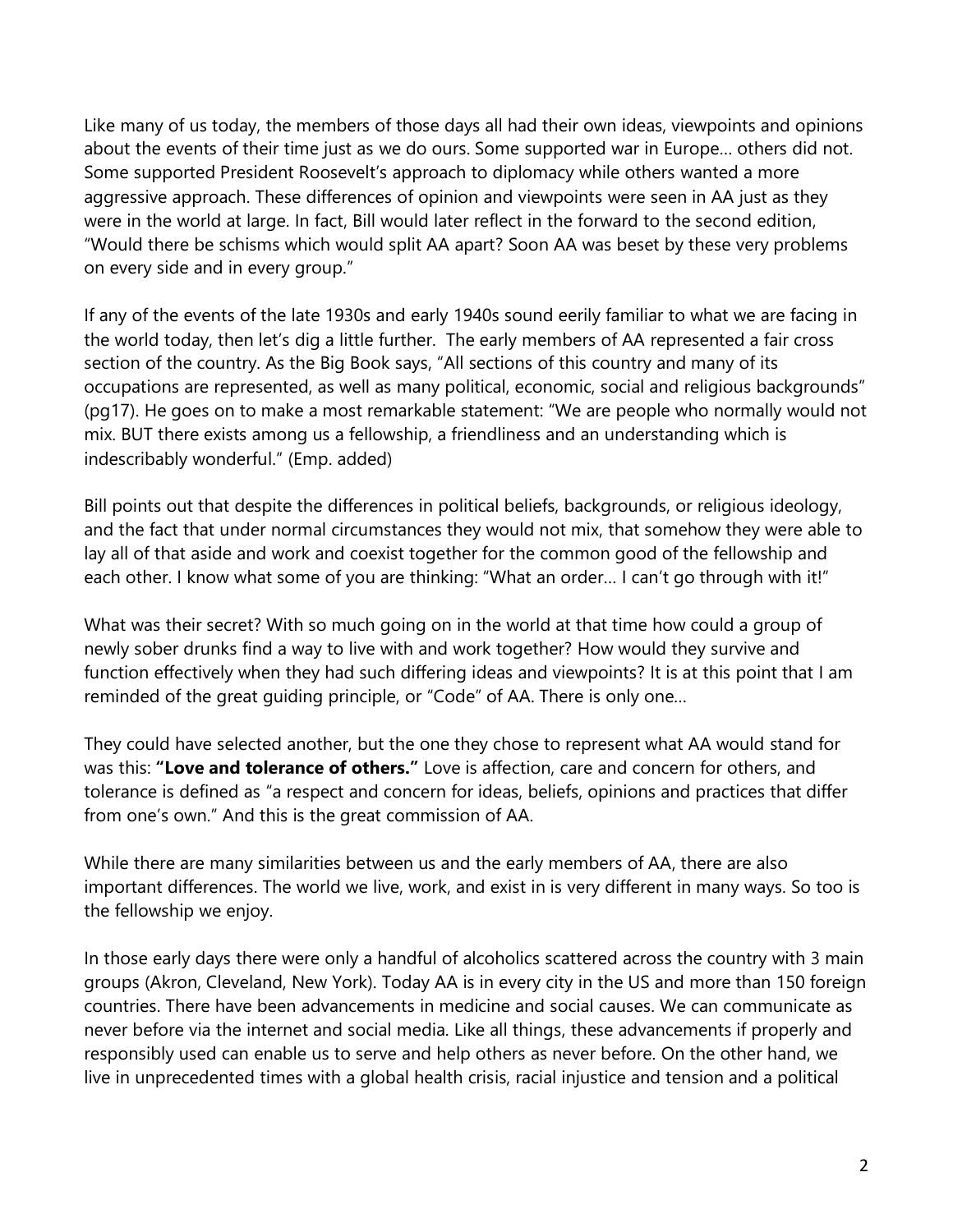climate that has become so polarized that it seems there is an ever shrinking "common ground" in the middle.

With all that is going on in the world today and the controversy and division it has created, the questions I have asked myself recently are: How well do I apply love and tolerance of others in my life in a real meaningful way? How well do I show concern and respect for the opinions and beliefs of those who see things differently than I do? Am I doing this both inside and outside of AA? Since I am called to "practice these principles in all my affairs," do I do this with my friends? My family? Other members of AA? And what about on social media?

## **"***Everywhere he sees people filled with anger and fear, society breaking up into warring fragments. Each fragment says to the others, "We are right and you are wrong." Every such pressure group, if it is strong enough, self-righteously imposes its will upon the rest. And everywhere the same thing is being done on an individual basis. The sum of all this mighty effort is less peace and brotherhood than before." (Twelve Steps & Twelve Traditions pg. 37)*

I spent many years in conflict with people around me. At the time, I thought I was applying the principles in all my affairs. In fact, I would swear to it! And as long as you agreed with my opinions and viewpoints about AA, God, and current affairs, we were fine! Without realizing it my message to everyone around me was clear: "Do as I do…Believe as I believe… or be prepared!"

Even if we could agree on most things if I could find one or two points that we didn't agree on I would unconsciously use that as a basis for contention or argument. I would then climb up upon my throne of judgment and launch into a diatribe about what I viewed as the "right perspective" on things. Then set out to convince you why my thinking was correct and yours was faulty. Unfortunately, I spent a long time letting the 10% we didn't agree on detract from the 90% we did agree on. In retrospect, my inferred message was always the same: "I am right and you are wrong." Or even worse: "I am the enlightened one and you are clearly not!"

As you can imagine this approach did not endear me to the people around me and, in many cases, the cost of my inability or unwillingness to apply the principles love and tolerance to other people's ideas and viewpoints was losing valuable friendships, or at best, having strained relations with family and friends. I would like to say I learned the lesson quickly… but I did not. It was only after seeing this same pattern happen over and over again that I was finally able summon the willingness to change my approach, which in my case meant applying the 12th Tradition correctly and putting THESE principles before MY personality rather than before yours. And applying the action steps to the problem so I could uncover, discover and discard things in myself that were simply not working and causing conflict with others.

Through this painful process, I began to see that the only people I could live and coexist with were people who thought and believed exactly as I did on any number of subjects. The unfortunate reality was that some people agreed with me on some things and not on others, and some people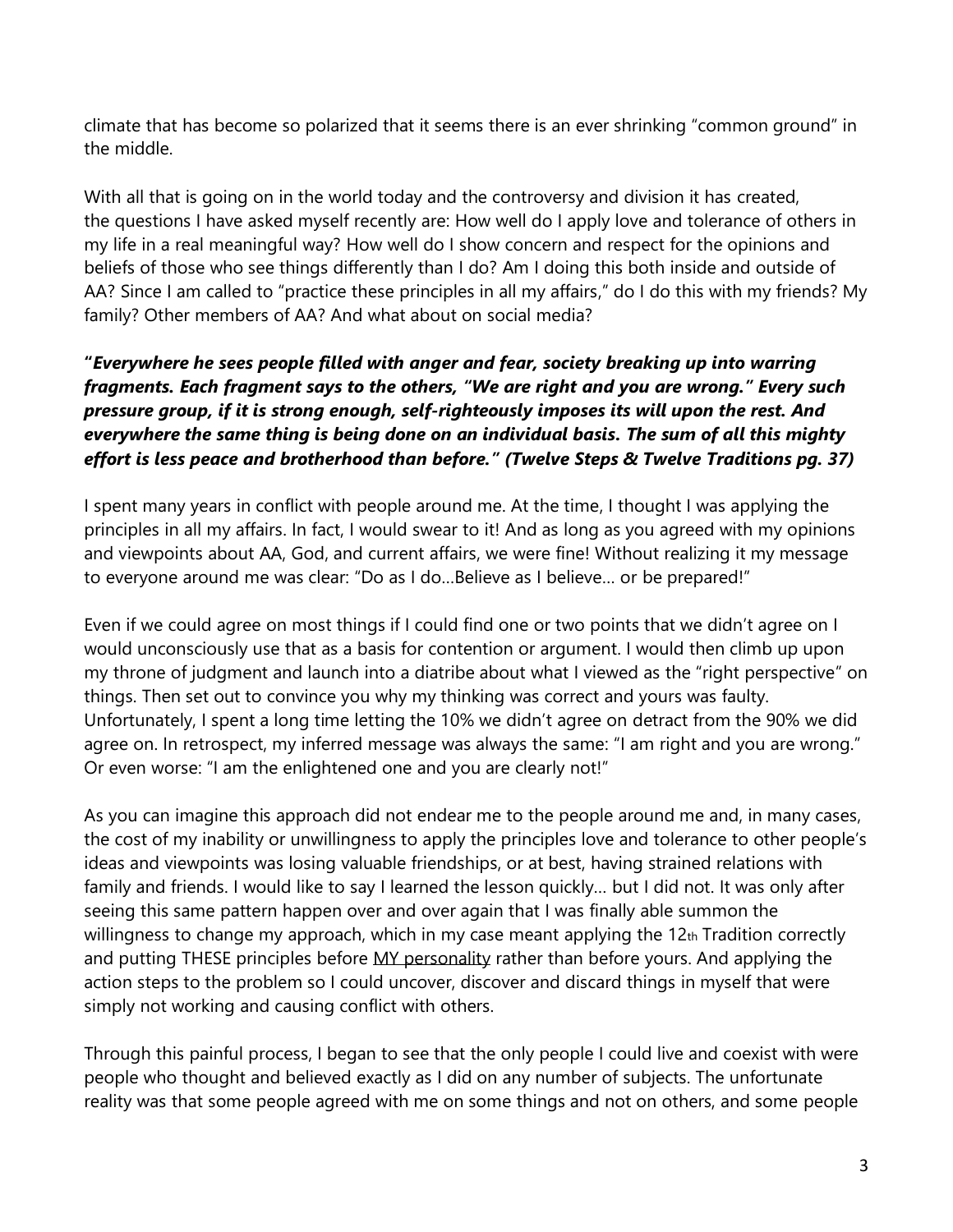didn't agree with me at all! Then I realized that if I could only get along with and coexist with people that thought, felt and believed exactly as I did then it would be limiting me to an extremely small pool of people… or none at all. And that the end result of my intolerance, antagonism and needing to be right would find me once again isolated and disconnected from those around me because I would effectually alienate them from me and my life. In the end, I would be right… and alone.

Thankfully, AA literature as well as other spiritual books offer us insight on this dilemma and a possible solution. Page 19 of the Big Book (quoted above) tells us that showing tolerance and respect for other people's viewpoints and opinions (which may be different from mine) actually make me more useful.

Why? Because no one likes to be told anything by someone who "knows it all" so I start by giving the respect I want in return. If I want others to hear my point of view, then I need to start by being willing to listen to those who think and believe differently than I do. The text also infers is that if I don't apply love and tolerance it actually diminishes my usefulness to others because It creates animosity, hurt feelings, and a desire to retaliate.

On page 118 of the Big Book, Bill gives us another great principle to apply: "Live and let live is the rule." There aren't many "rules" in the AA (alcoholics hate rules), but this one is apropos for people like us. The best way I can define "live and let live" would be: Llive my life... and I let you live your life… without meeting my standards of what you should do, think or believe. That's it. It's simple.

We may not always agree, but what we learn by applying love and tolerance is that we can "agree to disagree" and we can do so without being disagreeable to each other. We can see things differently without being mean spirited, condescending, or divisive and letting our differences of opinion create hurt feelings, contention, or animosity. Or taken to the extreme, to use our differences to justify judgement, slander, and gossip. This is something the early members believed and practiced that we could probably learn a lesson from today.

The world at large does not have the same kind of motivation that we alcoholics have. As Bill states in the long form of the first tradition, **"AA must continue to live, or most of us will surely die. Hence our common welfare comes first."** There is no greater asset to protect than the unity of AA.

When you weigh the price of leaving controversial issues outside of AA, to the cost of an alcoholic death, then the choice becomes simple. For me, that means I leave my personal opinions on things like religion, politics, and medicine outside of AA. It also means that I try to show love, tolerance, and respect for those views that are different from my own and remain open minded so that my ideas may change as I continue to grow, change, and trudge the road of happy destiny. And it means that I am careful about what I choose to post on social media, seeking to avoid posts that may create animosity or aversion to some, and thus diminish my usefulness to those around me.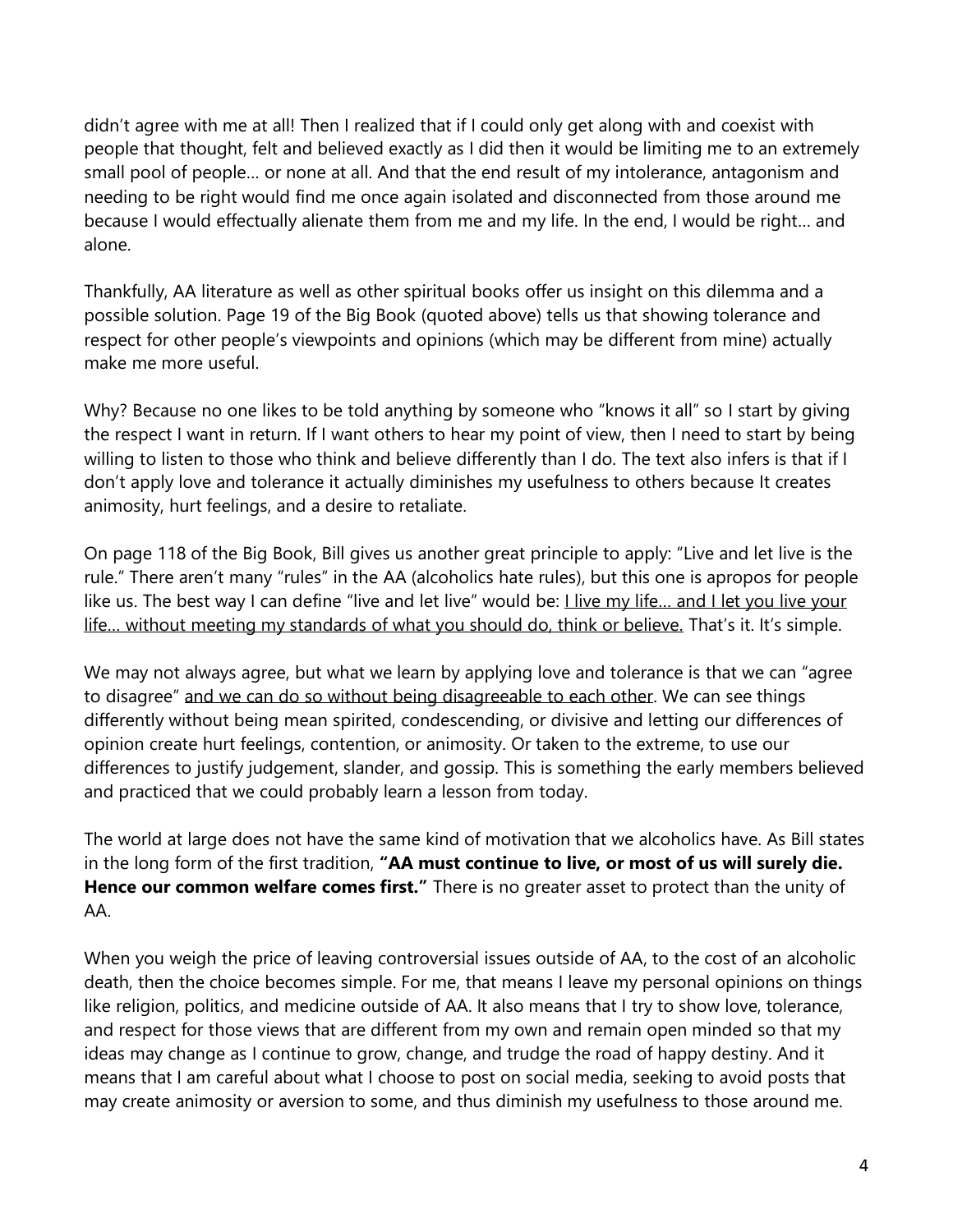For most of us, AA has just always been there. We have always had ample access to meetings, literature, and a local intergroup office. It's natural that we take these things for granted and believe that it will just always be.

Bill himself having seen other great social movements rise and then as quickly disappear, warned against this type of apathy. He would later say that if anything were ever to threaten AA, it would not be forces from outside AA, but rather from within. It's easy to think that this could never happen to AA, but a look at what happened to that Washingtonians just a century ago is proof that even great movements can implode if its membership allows controversial issues to stand in the way of its unity.

As for me, I would not want my opinions or viewpoints (and selfishness) to threaten the unity of AA. The answer for me is love first and tolerance close afterwards.

Each night when I kneel before my Creator, I ask myself: "Was I kind and loving toward all? Did I show patience and humility? Did I carry the vision of Gods will into all my activities? Did I carry Gods light into the world?" And most importantly: "What could I have done better?"

In these moments I often reflect on the words of Dr. Martin Luther King Jr., "Darkness cannot drive out darkness; only light can do that. Hate cannot drive out hate; only love can do that."

I am hopeful in these difficult and troubling times that we in AA can be the lodestar that Bill always envisioned, and that we can be the example to those around us of patience, tolerance, kindliness, and love. This to the end that our great blessings may never spoil us; that we shall forever live in thankful contemplation of Him who presides over us all.

In Love & Service, Rob M.

July 24, 2020

*"When an alcoholic applies the Twelve Steps of our recovery program to his personal life, his disintegration stops, and his unification begins. The Power which now holds him together in one piece overcomes those forces which had rent him apart. Exactly the same principle applies to each A.A. group and to Alcoholics Anonymous as a whole. So long as the ties which bind us together prove far stronger than those forces which would divide us if they could, all will be well. We shall be secure as a movement; our essential unity will remain a certainty.*

*But A.A. unity cannot automatically preserve itself. Like personal recovery, we shall always have to work to maintain it. Here, too, we surely need honesty, humility, open‐mindedness,*